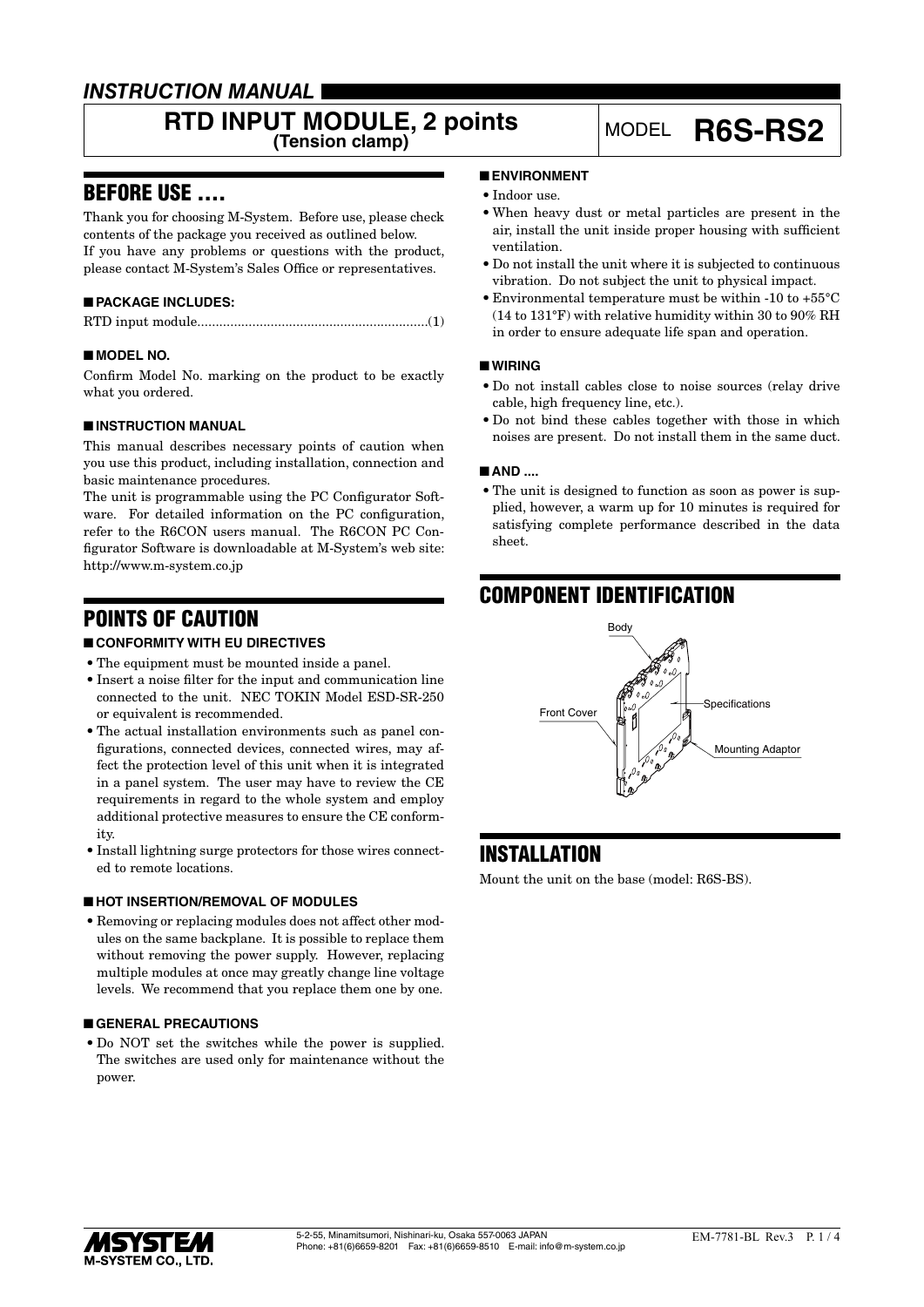# EXTERNAL VIEWS

**• Front View (cover opened) • Side View**

Status LED Power LED





#### ■ **INDICATOR LED**

| ID     | <b>COLOR</b>      | <b>FUNCTION</b>                                        |
|--------|-------------------|--------------------------------------------------------|
| Power  | OFF               | Power supply is off                                    |
|        | Green ON          | Power supply is on.                                    |
| Status | OFF               | Standing by (at the startup)<br>or communication error |
|        | Green ON          | Normal communication                                   |
|        | Green blink       | Configuration mode                                     |
|        | Red ON            | DIP switch error                                       |
|        | Red blink         | Parameter error                                        |
|        | 2 sec. interval   |                                                        |
|        | Red blink         | <b>Burnout</b>                                         |
|        | 0.5 sec. interval |                                                        |

#### ■ **MODULE ADDRESS**

Module address is selectable between 0 and 31. Choose 0 or 16 with SW1 for offsetting the address selected with SW2 (0 to F, hexadecimal).

The module's slot position on the base and the module address are not necessarily correlated.

| <b>ADDRESS</b> | SW <sub>1</sub> | SW <sub>2</sub> | <b>ADDRESS</b> | SW <sub>1</sub> | SW <sub>2</sub> |
|----------------|-----------------|-----------------|----------------|-----------------|-----------------|
| 0              | 0               | 0               | 16             | 16              | $\bf{0}$        |
| 1              | 0               | 1               | 17             | 16              | $\mathbf{1}$    |
| $\overline{2}$ | $\mathbf{0}$    | $\overline{2}$  | 18             | 16              | $\overline{2}$  |
| 3              | $\mathbf{0}$    | 3               | 19             | 16              | 3               |
| $\overline{4}$ | 0               | 4               | 20             | 16              | $\overline{4}$  |
| 5              | 0               | 5               | 21             | 16              | 5               |
| 6              | 0               | 6               | 22             | 16              | 6               |
| 7              | $\mathbf{0}$    | 7               | 23             | 16              | 7               |
| 8              | $\mathbf{0}$    | 8               | 24             | 16              | 8               |
| 9              | 0               | 9               | 25             | 16              | 9               |
| 10             | 0               | A               | 26             | 16              | A               |
| 11             | 0               | B               | 27             | 16              | B               |
| 12             | 0               | C               | 28             | 16              | C               |
| 13             | 0               | D               | 29             | 16              | D               |
| 14             | $\mathbf{0}$    | Е               | 30             | 16              | E               |
| 15             | 0               | F               | 31             | 16              | F               |

#### ■ **OPERATING MODE**

(\*) Factory setting

**• RTD Type**

|                                                | <b>INPUT1</b>   |   | <b>INPUT 2</b>  |   |   |   |
|------------------------------------------------|-----------------|---|-----------------|---|---|---|
| <b>RTD</b>                                     | SW <sub>3</sub> |   | SW <sub>3</sub> |   |   |   |
|                                                |                 | 2 | 3               | 4 | 5 | 6 |
| Pt 100 (JIS '97, IEC) (*)                      |                 |   |                 |   |   |   |
| Pt 100 (JIS '89)                               |                 |   |                 |   |   |   |
| JPt 100 (JIS '89)                              |                 |   |                 |   |   |   |
| Pt $50\Omega$ (JIS '81)                        |                 |   |                 |   |   |   |
| Ni 100                                         |                 |   |                 |   |   |   |
| Cu 10 @25°C                                    |                 |   |                 |   |   |   |
| Cu 50                                          |                 |   |                 |   |   |   |
| $\Omega_{\rm M}$ DI $\Omega$<br>$\triangle$ EE |                 |   |                 |   |   |   |

#### $\blacksquare$  = ON, Blank = OFF

#### **• Burnout**

| <b>BURNOUT</b> | SW3-7                            |
|----------------|----------------------------------|
| Upscale $(*)$  |                                  |
| Downscale      |                                  |
|                | $\blacksquare$ = ON, Blank = OFF |

#### **• Configuration Mode**

| <b>CONFIGURATION MODE</b> | SW3-8 |
|---------------------------|-------|
| $DIP SW (*)$              |       |
|                           |       |

 $\blacksquare$  = ON, Blank = OFF

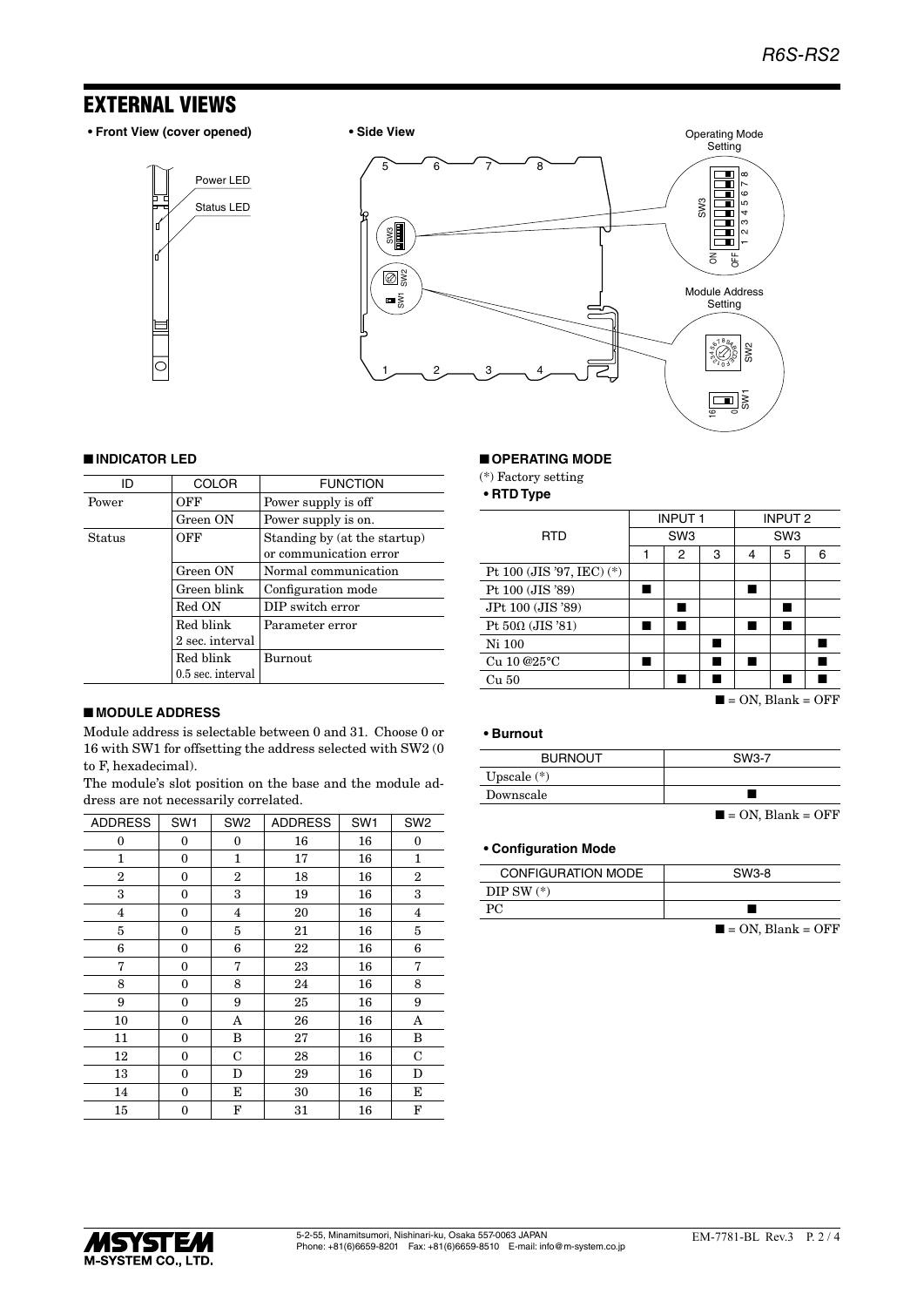## TERMINAL CONNECTIONS

Connect the unit as in the diagram below or refer to the connection diagram on the side of the unit.

#### ■ **EXTERNAL DIMENSIONS unit: mm (inch)**



\*Use a minus screwdriver: tip width 3.8 mm max., tip thickness 0.5 to 0.6 mm

#### ■ **CONNECTION DIAGRAM**



#### **• Unused Input Channels**

Close across the unused input terminals with a resistor as shown below and set the DIP switch for Pt 100 input.



If a resistor is not connected to unused input terminals, status indicator LED blinks in red (0.5 sec. cycle), and a burnout flag is set in the PLC or the host device.

#### ■ **WIRING INSTRUCTIONS**

• Applicable wire size

- Solid: 0.2 to 2.5 mm<sup>2</sup> (0.55 to 1.75 dia.)
- Stranded: 0.2 to 2.5 mm<sup>2</sup> (Tinning wire ends may cause contact failure and therefore is not recommended.)
- Ferruled: 0.2 to 1.5 mm<sup>2</sup> (0.55 to 1.35 dia.)
- • Expose wire conductors by 8 mm (0.31").

#### **• How to Connect Wires**